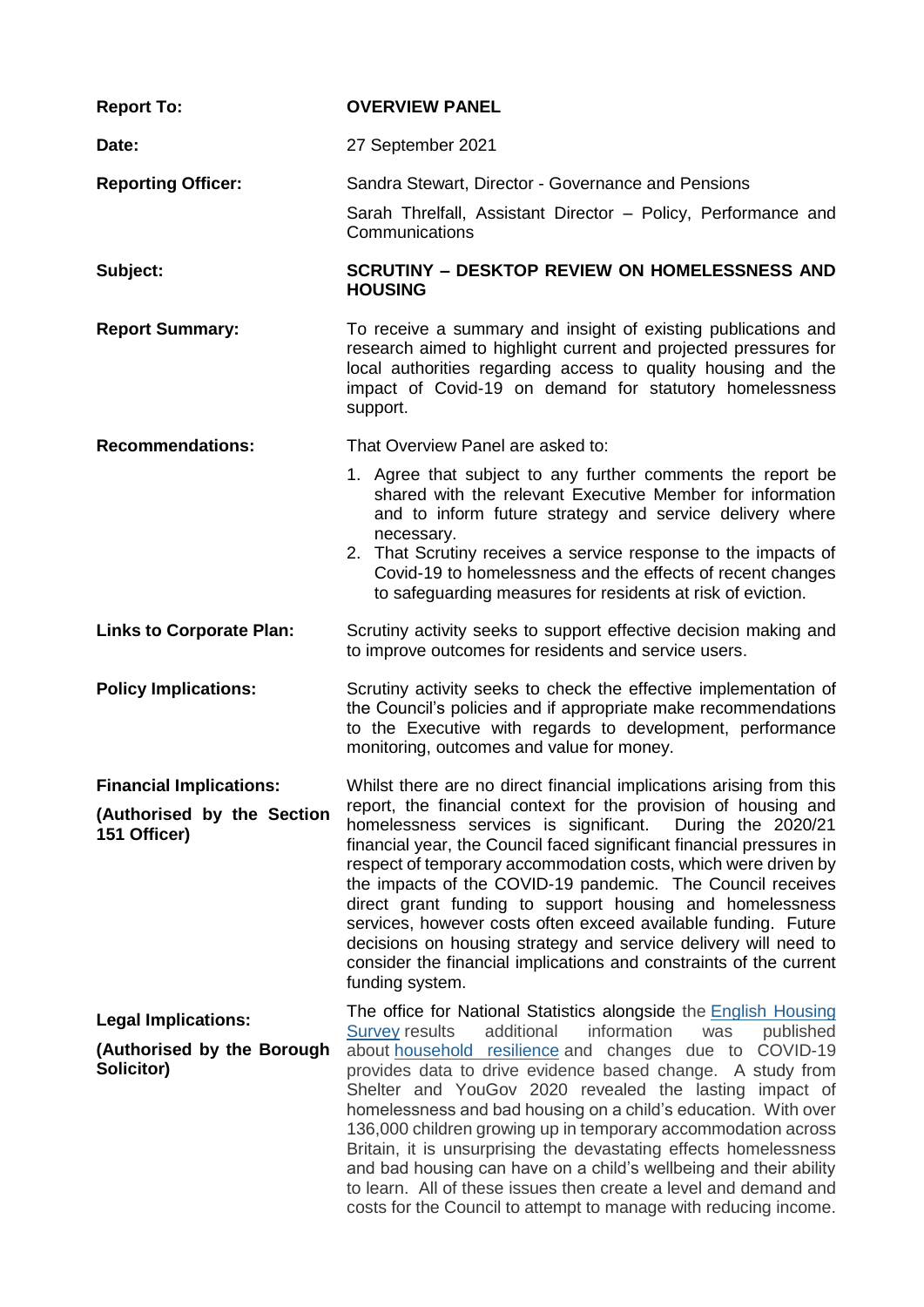It is therefore critical that the Council has a fit for purpose strategy to deal with these issues or failing that raise them with Government in a clear and evidence way to effect change.I

## **Risk Management:** The Chairs and Deputy Chairs of the Scrutiny Panels will be informed of the progress in implementing the work programmes.

**Access to Information:** The background papers relating to this report can be inspected by contacting Paul Radcliffe, Policy and Strategy Lead by:

Telephone: 0161 342 2199

e-mail: paul.radcliffe@tameside.gov.uk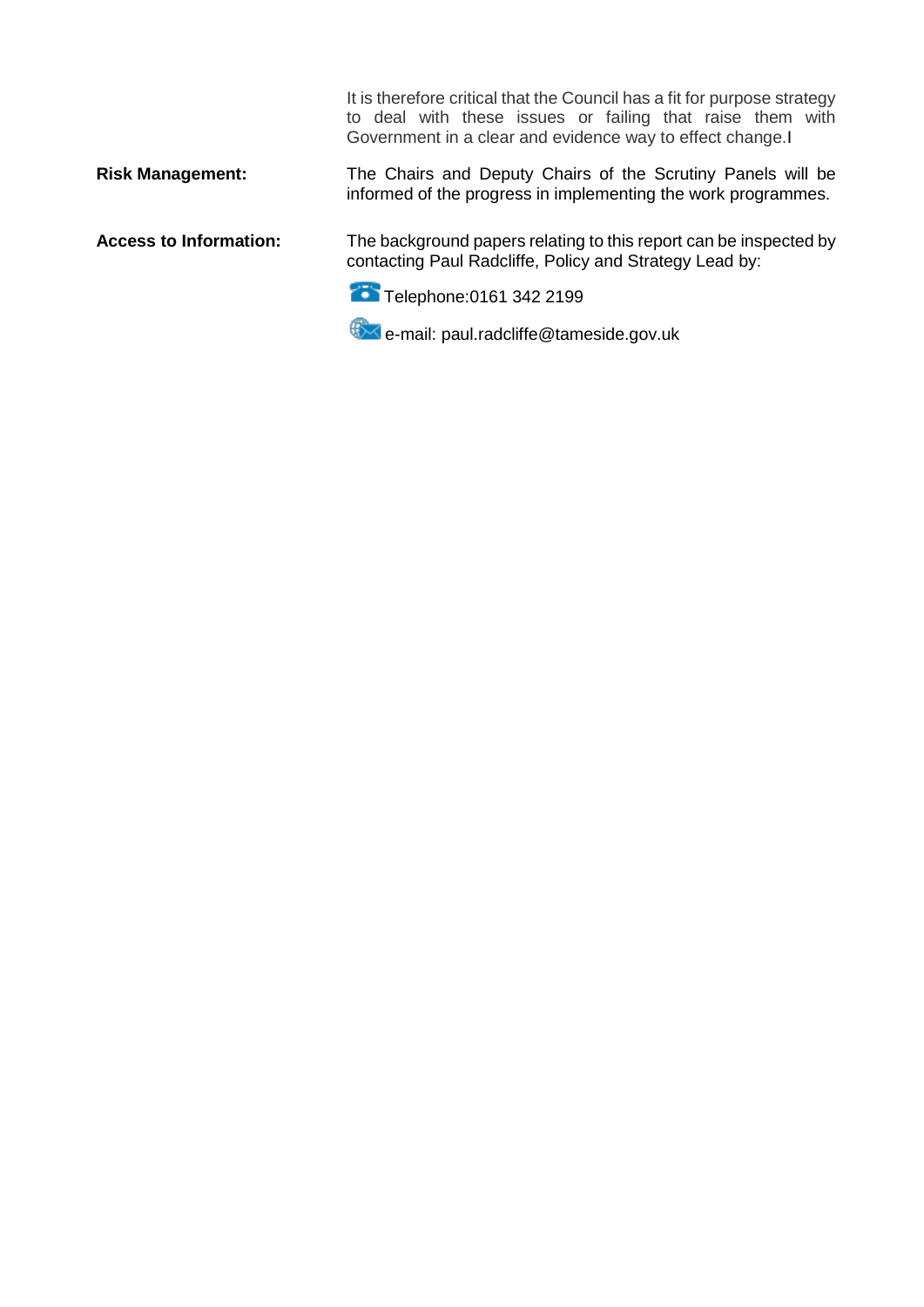# **1. INTRODUCTION**

- 1.1 The Council's scrutiny function remains well positioned to respond to local challenges and has an important role to provide direct insight and support to the Executive on a range of key matters. Improving outcomes for residents remains at the forefront of all work priorities and feedback of this nature aims to inform future planning in response and recovery to Covid-19 in Tameside.
- 1.2 As detailed in the Scrutiny Annual Work Programme, tabled at a meeting of Overview Panel on 26 July 2021, there is a range of options available to each Scrutiny Panel as to how activity is planned and undertaken. In order to prevent delay this will take the form of research on a particular issue as a desktop review.

# **2. SUMMARY**

- 2.1 This short report aims to provide a range of points for consideration regarding the emerging national picture and growing concerns highlighted for the accessibility of quality housing and risks of homelessness.
- 2.2 Research of this nature links closely with continued efforts of the Council to support residents and to safeguard against external pressures and future demand on services that have become increasingly hard to predict throughout Covid-19 and recovery. This subject also broadly connects with past Scrutiny activity and recommendations to improve quality and standards in the private rented sector.
- 2.3 The paper highlights and summarises recent publications, research and findings that are publically available from the following sources:
	- Joseph Rowntree Foundation
	- **Crisis**
	- **•** Shelter
	- National Housing Federation
	- Local Government Association
	- UK Collaborative for Housing Evidence
	- Centre for Ageing Better
- 2.4 Undertaken as a desktop review to inform the Executive of key issues, Scrutiny wish to request a service response to the impacts of Covid-19 on homelessness and the effects of recent changes to safeguarding measures for residents at risk of eviction, to include updated data and insight on demand for housing support.

# **3. KEY MESSAGES**

3.1 Future challenges associated with Covid-19 have potential to be profound and far-reaching for the resilience of households and communities. This relates to a range of expected and delayed external factors such as uncertainty of future employment, housing, education and timely access to healthcare and support.

### **Homelessness**

- 3.2 Homelessness affects a wide variety of people. Some people may be more vulnerable to homelessness. They may be more at risk if they are:
	- Leaving home for the first time or leaving care
	- Pregnant with nowhere to stay when the baby is born
	- Struggling to live on benefits or low income
	- From abroad without the without the right to benefits
	- An asylum seeker or refugee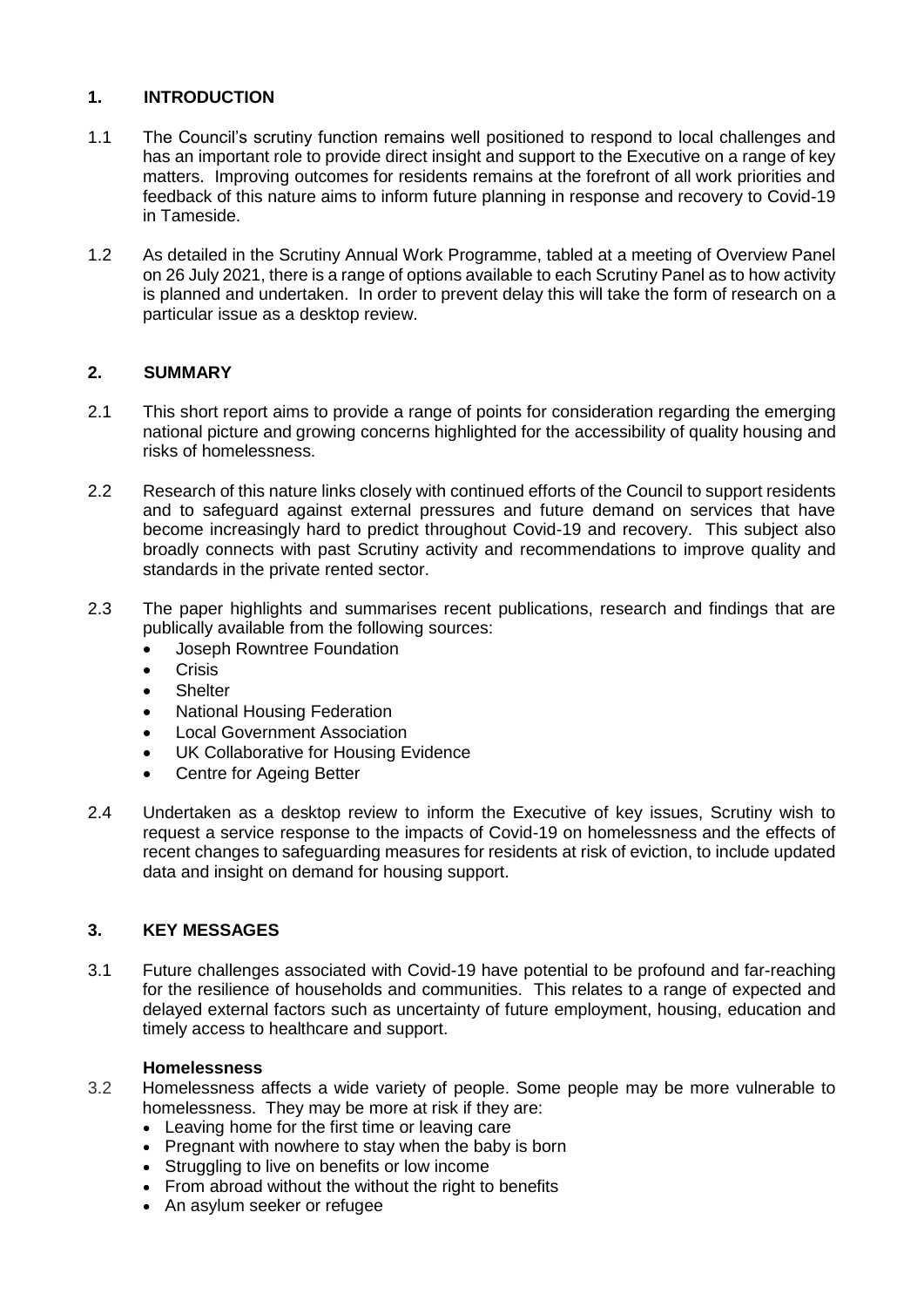- Leaving prison
- 3.3 Residents can ask for help from the Council if they are homeless or under threat of becoming homeless within 8 weeks. Local authorities have a legal duty to help people, while not all will be eligible for housing, advice and guidance is available to all people in need.

#### **Impacts of Covid-19**

- 3.4 The homelessness response to the pandemic has seen a range of actions taken to safeguard individuals and families, non-more so than the temporary ban of Section 21 evictions within the private rented sector. Covid-19 has also applied added pressure to people on low income and those paying disproportionately high housing costs.
- 3.5 In addition to existing homelessness demand there is a projected need for local authorities and partners to support a new flow of people at risk of losing their home. While data is not comprehensive, in England between April and June 2020 around 64,000 households were eligible for a homelessness duty. There has become an increasingly common view that homelessness should now be a priority factored within emergency planning.
- 3.6 Figure 1 below shows the challenges in supporting residents at risk of homelessness during the first two waves of the pandemic.

**Figure 1: Top 5 reported challenges related to supporting people currently housed and at risk of homelessness (Crisis, Nov 2020)**



- 3.7 In May 2021, the Joseph Rowntree Foundation warned of significant risks during recovery from the pandemic and a disproportionate concern for renters. Joseph Rowntree Foundation reported that on the day the eviction ban was lifted a survey revealed:
	- Around 400,000 renting households have either been served an eviction notice or had been told they may be evicted.
	- Around 1 million renting households are worried of eviction in the next 3 months.
	- 1.7 million renting households are worried about paying their rent in the next 3 months.
- 3.8 The temporary ban on evictions provided much needed security to renters at a time of profound economic and social disruption. Warning signs now point to a spike in evictions and homelessness with the ban lifted. In addition to the 400,000 households worried of eviction, there is also around 450,000 households in rent arrears and almost 20% of this group in arrears for over four months.
- 3.9 Families with children, BAME households and those on lower income are disproportionately worried about paying rent and in fear of eviction in the next three months. Households with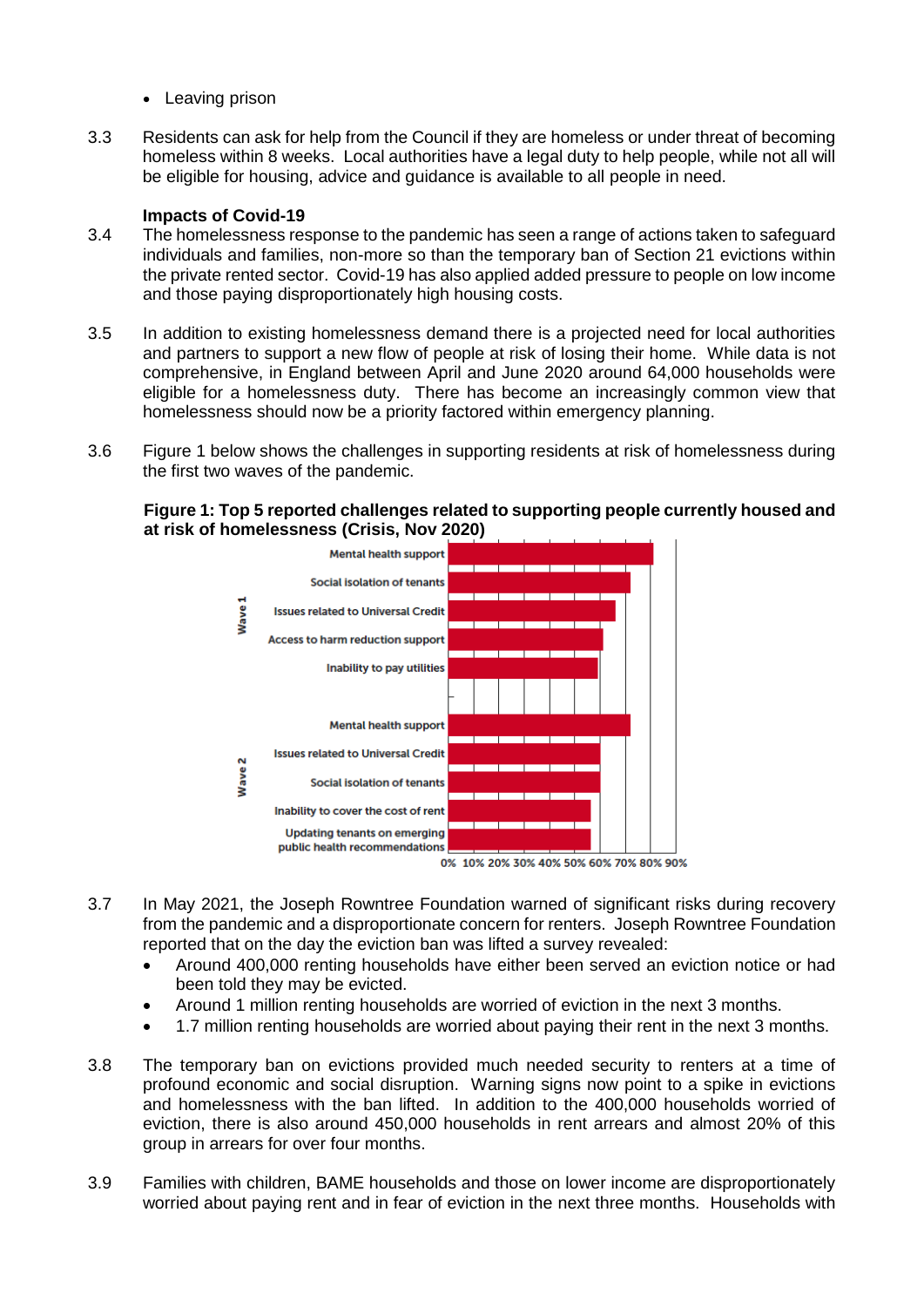three or more children are more than twice as likely to be worried about being evicted (21%) compared to households without children (9%). The proportion of children growing up in privately rented accommodation, the least secure tenure, has risen from 16% to 22% in the past ten years.

- 3.10 Renters from BAME backgrounds are almost twice as likely to be worried of eviction compared to white renters (18% vs 10%). Households with annual income below £25,000 are three times more likely to be worried about paying rent (24%) and are more likely to already be behind with household bills and rent payments compared to households on higher incomes.
- 3.11 Joseph Rowntree Foundation and the Local Government Association has relayed a number of similar points to the Government. The view being to protect the most vulnerable and to tackle homelessness in the long-term. They include:
	- Bringing forward the Governments pledge to end 'no fault evictions'
	- Improve protection through the welfare system
	- Ensuring councils have enough resources to support households at risk of homelessness
	- Support for renters in arrears by increasing the funding for Discretionary Housing Payments, and amending how they are administered
	- Protecting people from harm: re-align Local Housing Allowance rates with local rents
	- Building more homes for social/affordable rent
- 3.12 A report published by Crisis (Nov 2020) details that at the end of September 2020 over 10,000 people in England were living in emergency accommodation as a direct result of the 'Everyone In' initiative and almost 19,000 people have been moved into other forms of accommodation.
- 3.13 Families living in temporary accommodation are often in overcrowded conditions where it is difficult to self-isolate and maintain social distancing. The pause in lettings did mean they had to stay in this accommodation even longer than previously planned. The new guidance on social housing lettings will help ensure suitable accommodation for families in this position.
- 3.14 Issues such as youth homelessness, increased incidence in domestic abuse, hospital discharges, and prison releases are likely to become more problematic. Other increases in homelessness may arise, with regard to mental health and breakdown of relationships.
- 3.15 Successful partnerships, multiagency working, system changes and increased funding have all come about during the pandemic. This is something that needs to continue through Covid-19 recovery. Housing associations can be part of the recovery work and ensuring a sustainable end to homelessness, provided adequate funding and ongoing guidance is available.

#### **Housing**

- 3.16 It is vital that everyone is able to live in a home that is safe and comfortable. Unfortunately, this is not always the case and there is an urgent need to improve the quality of housing in England for the benefit of current and future generations.
- 3.17 Shelter report a housing emergency, with 17.5 million people unable to secure a safe and stable home. This includes families and individuals of all ages living in unaffordable homes of poor quality.
- 3.18 People on low incomes, in receipt of benefits, with a disability, refugees and single parents, or people with protected characteristics set within the Equality Act are more likely to be affected by the housing emergency, leading to homelessness for some.
- 3.19 The high cost of housing means the private rented sector has doubled in size over the last 20 years. Private renters have watched the cost of rent rise faster than their earnings. Priced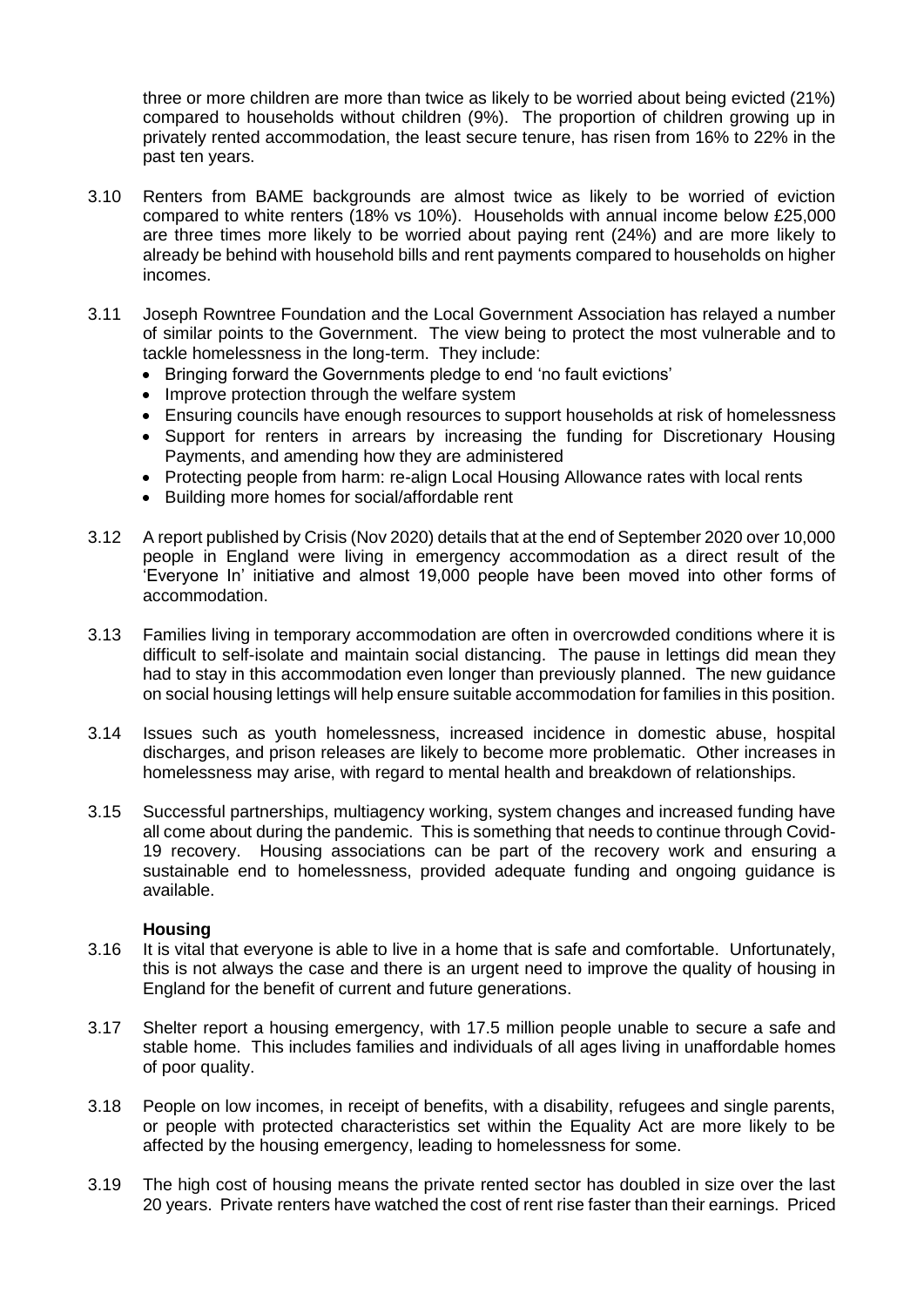out of owning a home and denied social housing, people are often forced to take what they can afford even if it is of poor quality or away from jobs and support networks.

3.20 One in three adults in Britain do not have a safe or secure home with the high cost of housing being the main cause of homelessness. Regulation in this area has not substantially changed since 1988 and most private rentals are on tenancies of 6 to 12, often creating a permanent state of stress and instability for tenants.

#### **Findings from past Scrutiny activity on quality and standards in the private rented Sector (Pre-Covid)**

- 3.21 Tameside's housing stock is unique, with 88% of all properties located within council tax bands A, B and C. There is a high density of terraced properties within certain areas which is typical of the housing type made available for private rent.
- 3.22 The Private Rented Sector in Tameside has grown over recent years, with 14.2% of all properties (2017) being privately rented. This equates to almost 15,000 households and 40,000 residents, of which 12,000 are children. It is estimated that the number of private rentals has risen over recent years.
- 3.23 A wider range of residents are now living within the Private Rented Sector and for longer. This includes older people, families with dependent children, single parents, single occupiers and residents with a disability, poor mental health or long-term condition. For the first time, there are now a higher number of older residents living in the Private Rented Sector when compared to numbers housed with social landlords.
- 3.24 Tameside's low income households and single parents continue to be adversely affected by the impacts of welfare reform and Universal Credit. This also includes housing elements such as the Local Housing Allowance and pressures placed on single people in receipt of the shared room rate who continue to face limited housing options.
- 3.25 Tameside Housing Advice is a frontline service that provides residents with help and advice for all aspects of housing and directly supports individuals and families to resolve housing problems. The demand for advice and support is increasing, with the following data drawn from 2018/19.
	- 657 households accepted as being owed a homeless relief duty or main homeless duty.
	- 276 households homeless or at risk of being made homeless as result of loss of property in Private Rented Sector.
	- 97 households became homeless as result of loss of property in Private Rented Sector (Section 21 notices).

## **4. CONCLUSIONS**

- 4.1 Economic and social recovery from Covid-19 is progressing for some, but many renters are struggling to stay afloat.
- 4.2 The Council and partners have a significant and continued role to prevent crisis demand of homelessness in the housing sector.
- 4.3 The drive to prevent homelessness and to provide safe, affordable and quality homes for all continues beyond Covid-19.
- 4.4 There is a growing need for on-going assessment and earlier identification of households at risk of eviction; and to mitigate known inequalities and range of almost predetermined outcomes for vulnerable residents.